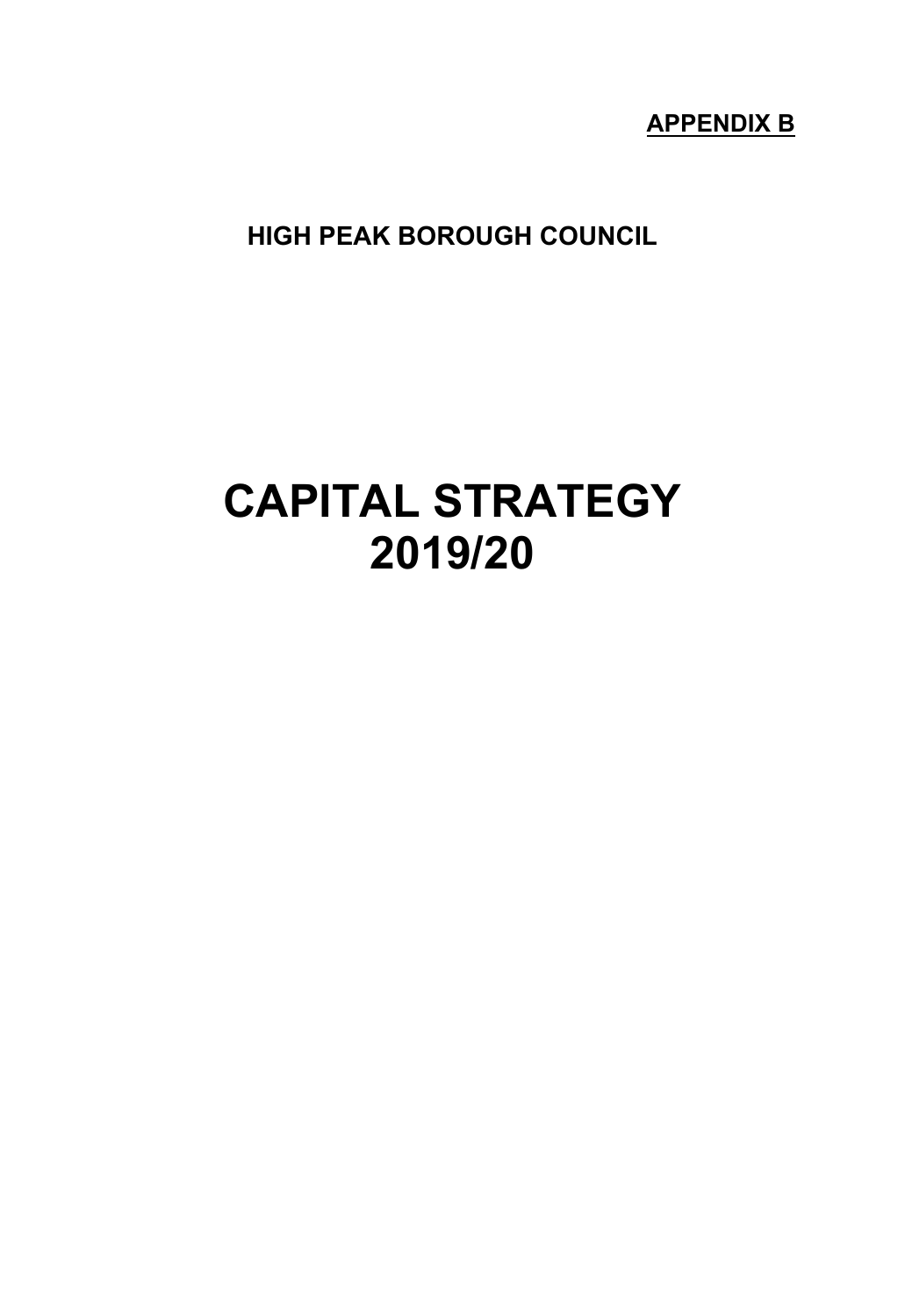# **1 Introduction & Background**

- 1.1 The 2017 edition of the Chartered Institute of Public Finance and Accountancy (CIPFA) Prudential Code for Capital Finance in Local Authorities requires local authorities to produce a 'Capital Strategy' from 2019/20. The purpose of the Capital Strategy is to demonstrate that the Council's capital expenditure and investment decisions are taken in line with corporate priorities and properly take account of the following:
	- Stewardship;
	- Value for money;
	- Prudence:
	- Sustainability; and
	- Affordability.
- 1.2 The Capital Strategy is intended to give a high level overview of how capital expenditure, capital financing and treasury management activity contribute to the provision of services along with an overview of how associated risk is managed and the implications for future sustainability. It allows authorities to give greater weight to local circumstances and explain their approach to borrowing and investment.
- 1.3 The Strategy forms part of the Council's integrated revenue, capital financial planning and sets out the long term context in which capital expenditure and investment decisions are made. It is an integral component of the Medium Term Financial Plan (MTFP) and is aligned with the Council's:
	- Corporate Plan
	- Asset Management Strategy;
	- Housing Revenue Account Business Plan;
	- Growth Strategy; and
	- Treasury Management Strategy
- 1.4 The strategy will provide for a balanced, sustainable capital programme over the medium term planning period ensuring that limited resources are applied in the most effective, efficient and economical way to contribute to the achievement of the Council's Corporate Plan.
- 1.5 The strategy sets out how the Council will prioritise its capital spending plans within the resources available and indicates the action to be taken to maximise resources for capital spending. The strategy is strategic in nature and will focus upon the process for determining capital investment priorities.
- 1.6 The strategy sets out the strategic approach to the management of debt and borrowing. The detailed implications of this are contained within the Treasury Management Strategy (TMS) which is updated annually. .
- 1.7 The Capital Strategy will be updated annually alongside the Council's MTFP. There will also be a fundamental review of the strategy alongside a revision of the Corporate Plan.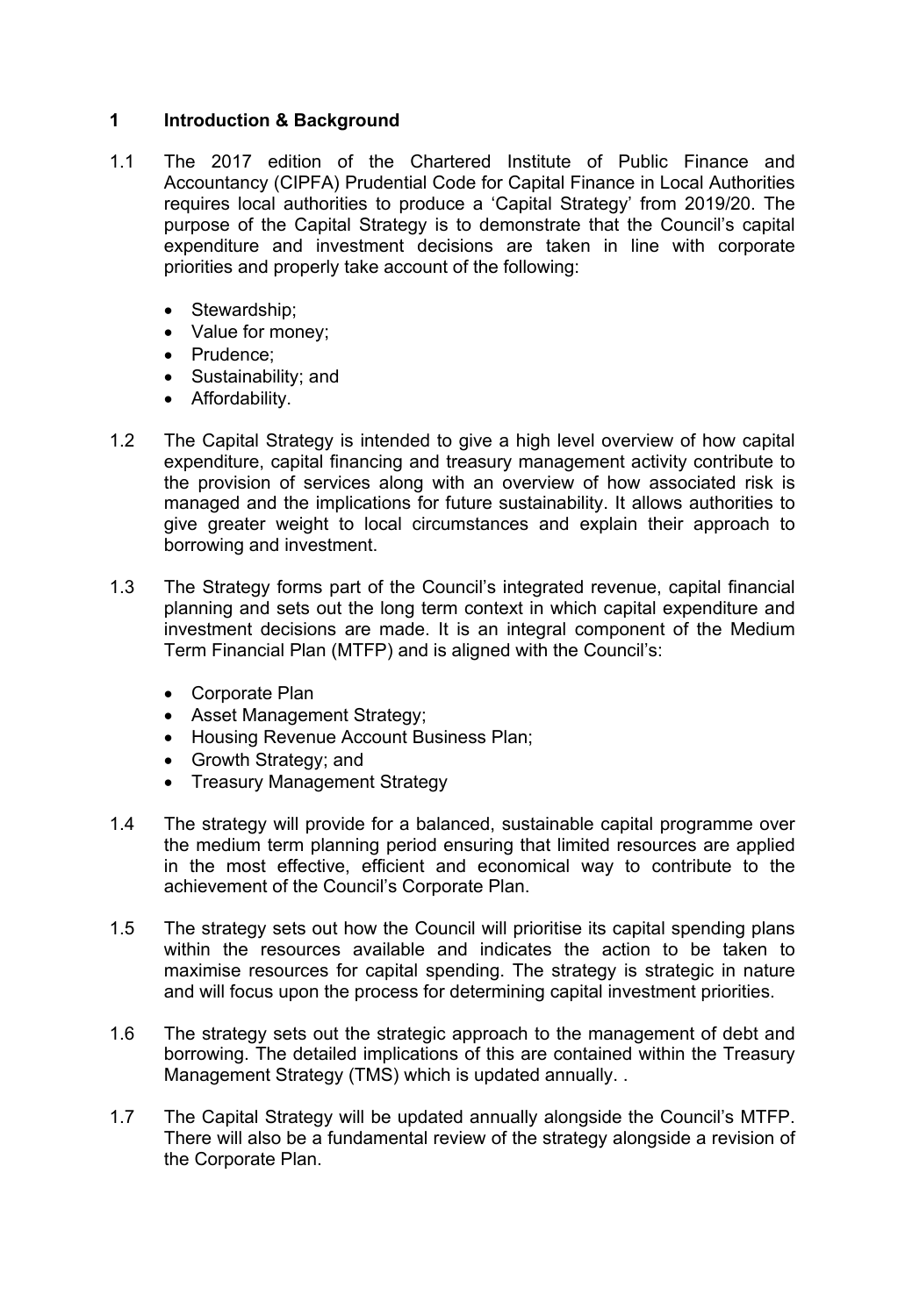# **2 Corporate Priorities**

- 2.1 The Capital Strategy is driven by local priorities. The Council's spending strategy is set out in the Corporate Plan formally adopted by the Council.
- 2.2 The Council's 4-year Corporate Plan (2015-2019) articulates the aims, objectives and priority actions, which the Council is working to achieve over this period. Its delivery is measured through the Performance Framework, which has at its centre the three pillars of value for money - efficiency, economy and effectiveness. It in effect determines the Council's commitments in the delivery of services and community leadership to the citizens of High Peak.
- 2.3 The Council's vision is expressed as:

*"Delivering excellent services to High Peak residents and demonstrating value for money"*

- 2.4 This vision is articulated further by four aims:
	- Help create a safer and healthier environment for our residents to live and work
	- Meet financial challenges & provide value for money
	- Support economic development & regeneration
	- Protect and improve the environment
- 2.5 These aims are supported by a number of objectives which also provide the framework for the delivery of service plans. The Council's objectives are summarised below:

|   | Aim                                                                                       | <b>Objectives</b>                                                                                                                                                                                                                                                                                                                              |
|---|-------------------------------------------------------------------------------------------|------------------------------------------------------------------------------------------------------------------------------------------------------------------------------------------------------------------------------------------------------------------------------------------------------------------------------------------------|
|   | Help create a safer and<br>healthier environment for<br>our residents to live and<br>work | Effective relationship with strategic partners<br>$\bullet$<br>Fit for purpose housing stock that meets the needs of tenants<br>$\bullet$<br>Effective support of community safety arrangements<br>$\bullet$<br>Provision of high quality leisure facilities                                                                                   |
| 2 | Meet its financial<br>challenges and provide<br>value for money                           | Effective use of financial and other resources to ensure value for<br>$\bullet$<br>money<br>Ensure our services are easily available to all our residents in<br>$\bullet$<br>the appropriate channels and provided 'right first time'<br>A high performing and highly motivated workforce<br>$\bullet$<br>More effective use of Council assets |
| 3 | Support economic<br>development and<br>regeneration                                       | Encourage business start-ups and enterprises<br>$\bullet$<br>Flourishing town centres that support the local economy<br>Promote tourism<br>$\bullet$<br>High quality development and building control with an 'open for<br>$\bullet$<br>business approach'                                                                                     |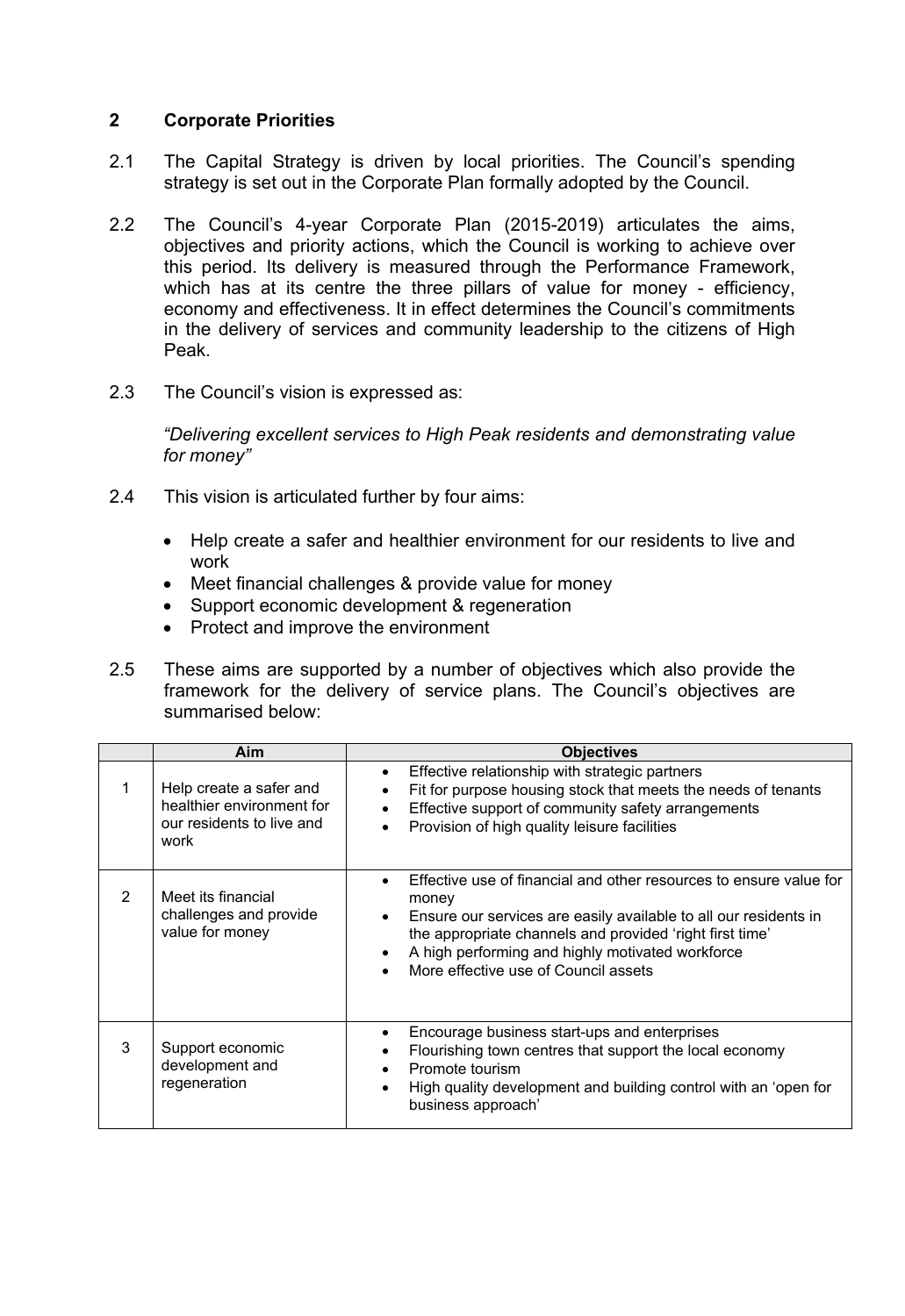|   | Aim                                    | <b>Objectives</b>                                                                                                                                                                                                                                                        |
|---|----------------------------------------|--------------------------------------------------------------------------------------------------------------------------------------------------------------------------------------------------------------------------------------------------------------------------|
| 4 | Protect and improve the<br>environment | Effective recycling and waste management<br>Provision of high quality public amenities, clean streets and<br>environmental health<br>Provision of quality parks and open spaces<br>Car parking arrangements that meet the needs of residents,<br>businesses and visitors |

- 2.6 The Council is committed to playing the lead role in championing the local area. In so doing the Council recognises its community leadership role. Fulfilling this role effectively means influencing partners in a number of key areas in order to ensure that services are shaped and delivered around the needs and aspirations of citizens. The priorities for the Council's influencing role are focused in the following areas:
	- Work with the private sector on regeneration schemes including: The Crescent and Torr Vale Mill
	- Press for more regular and faster rail links and road infrastructure
	- Provision of accessible health and social care
	- Support the police in dealing with anti social behaviour
	- Work with partners to bring additional funding into the Borough
- 2.7 The Plan identifies key priority outcomes, which will be the highest priority in the development of performance targets and key actions. A significant proportion of the Council's resources will be directed towards achieving them:

|   | Aim                                                                                    | <b>Priority Outcomes</b>                                                                                                                                           |
|---|----------------------------------------------------------------------------------------|--------------------------------------------------------------------------------------------------------------------------------------------------------------------|
|   | Help create a safer and healthier<br>environment for our residents to<br>live and work | Good quality social housing provision<br>Improved health                                                                                                           |
| 2 | Meet financial challenges and<br>provide value for money                               | Balanced and sustainable medium term<br>financial position<br>Council services provide value for money<br>٠<br>High level of resident and customer<br>satisfaction |
| 3 | Support economic development<br>and regeneration                                       | Sustainable towns and rural communities<br>Increased economic growth<br>٠                                                                                          |
| 4 | Protect and improve the<br>environment                                                 | High recycling rates<br>Quality parks and open spaces and clean<br>$\bullet$<br>streets                                                                            |

# **3 Capital Spending Priorities**

3.1 The Council's capital investment priorities are determined by the corporate priorities set out above. The key capital investment priorities for the Council are therefore as follows: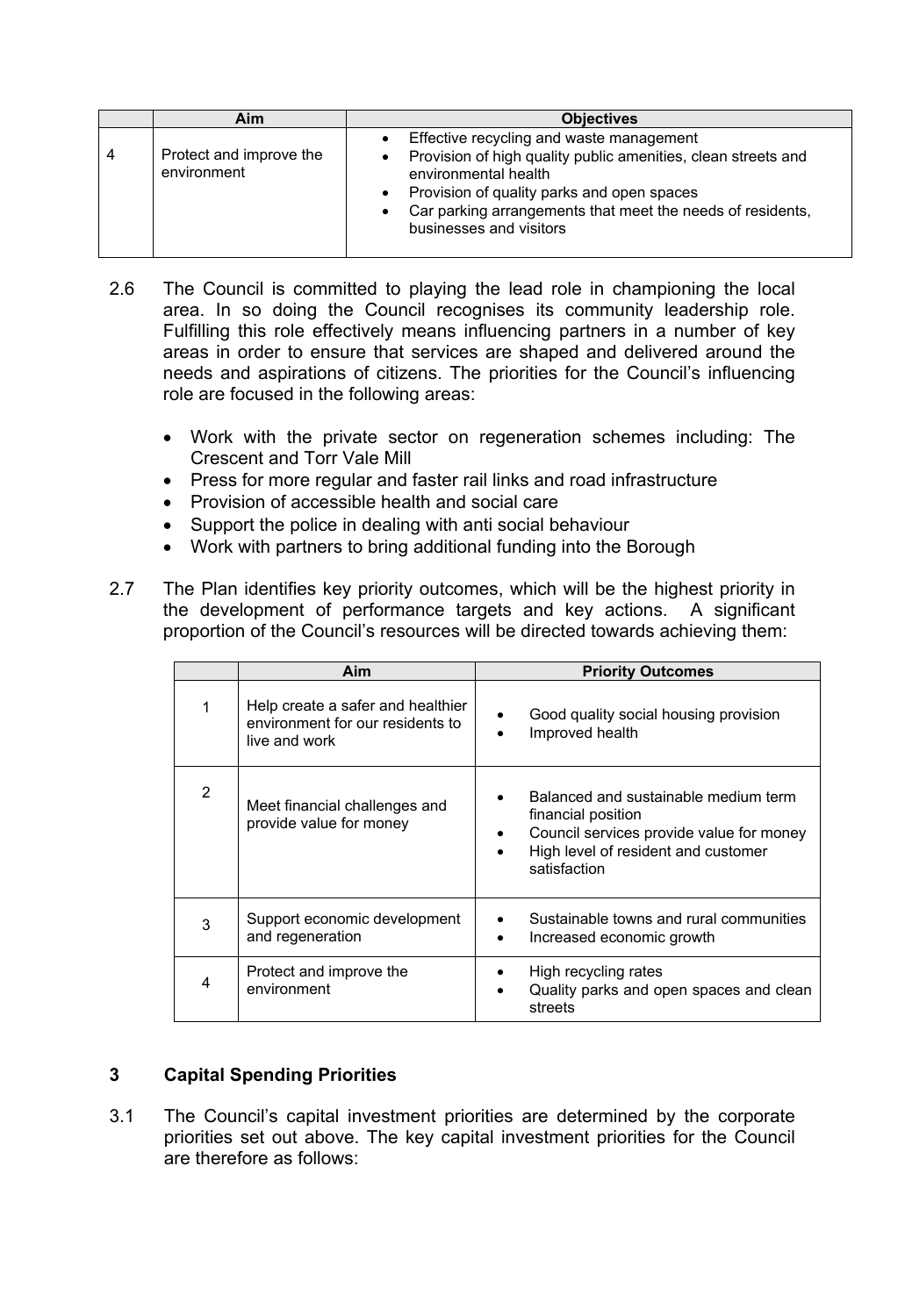*Corporate Property* – the Council will invest in maintaining the properties that support the delivery of services direct to residents.

*Affordable Housing* –the Council is committed to maintaining a "fit for purpose" housing stock that meets the needs of tenants and in addition will support the additional provision of housing by other registered providers

*Other Corporate Assets* – the Council will invest in other assets that support the delivery of services e.g. transport fleet.

*Private Sector Housing Renewal* – the Council will support the investment in the improvement in housing conditions throughout the district

*Enabling Growth* – the Council will support the growth of business and employment opportunities within the district in addition to housing development in line with the commitments set out in the Local Plan

*Service Transformation* – the Council will invest in projects that improve service performance or reduce service expenditure on an "invest to save" basis the will include investment in ICT

# **4 Asset Management Planning**

- 4.1 The overriding objective of asset management is to ensure that the Council maintains a portfolio of property assets that is appropriate, fit for purpose and affordable.
- 4.2 The council's property portfolio consists of the following:
	- *Operational property* i.e. assets that support core business and service delivery
	- *Investment properties* held to support economic growth and / or to provide a financial return to the Council e.g. industrial units
	- *Community assets* e.g. parks, playgrounds and open spaces.
- 4.3 Asset management is an important part of the council's management arrangements and is crucial to the delivery of value for money services. The Council through production of its Asset Management Plan (AMP) is committed to:
	- Optimise the Council's land and property portfolio through proactive estate management and effective corporate arrangements for the acquisition and disposal;
	- A regular review of the condition of retained properties including a longterm (30-year) assessment of the necessary investment to maintain the assets fit for purpose; and
	- Realise the value of any properties that have been declared surplus to requirements in a timely manner, having regard to the market conditions.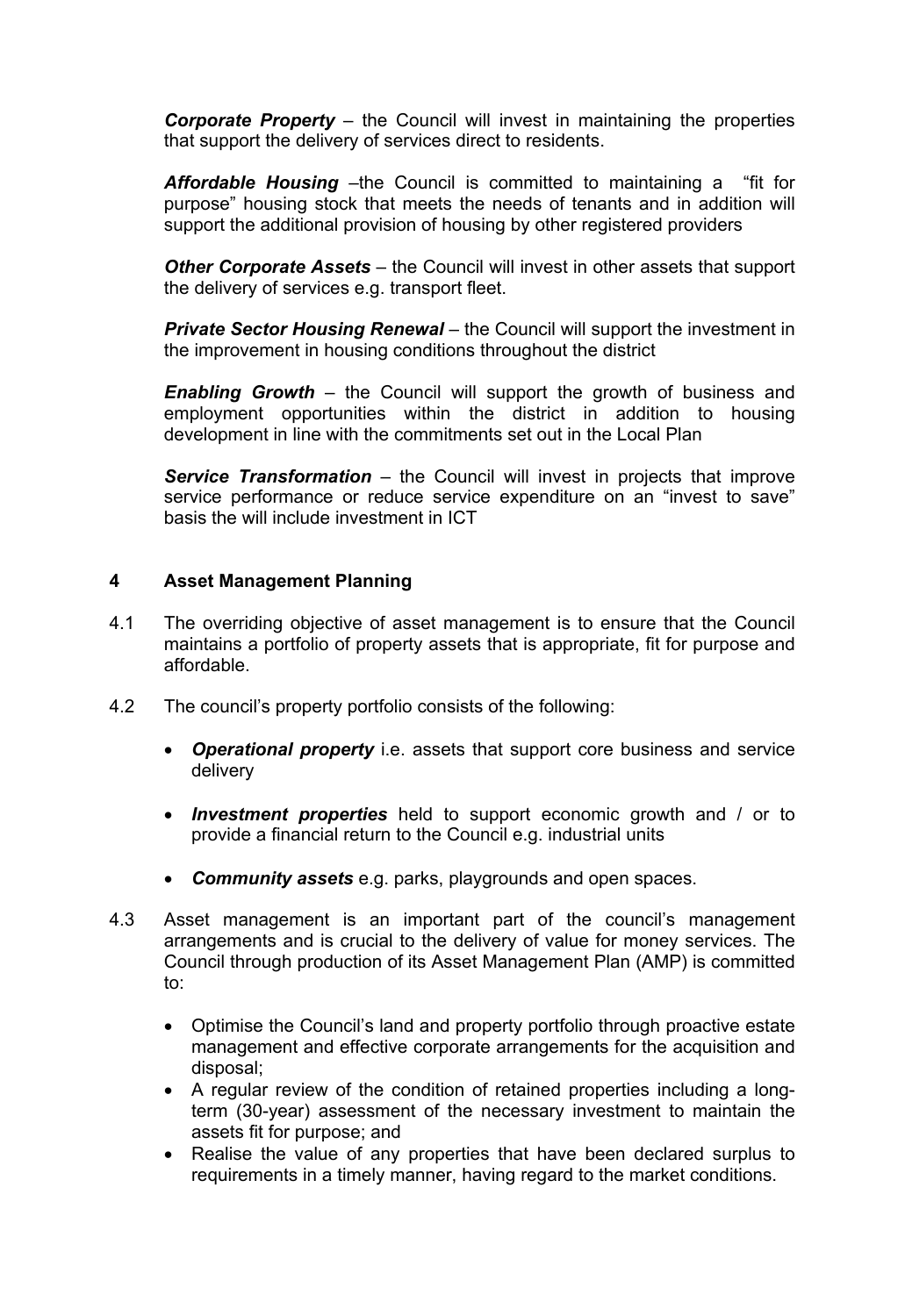# **5 Commercial Activities**

5.1 The Council currently undertakes and will continue consider commercial activities. These are in two forms:

*Alternative service delivery arrangements* – where the Council has a stake in a company which is established for the delivery of Council services

*Commercial investments* **-** investments taken for mainly financial reasons these may include:

- Investments explicitly taken with the aim of making a financial surplus for the Council.
- Commercial investments also include fixed assets which are held primarily for financial benefit or to support economic growth.
- 5.2 The reasons for commercial investments are:
	- Financial returns to fund services to residents;
	- Reductions in service spending;
	- Pursuing the Council's Growth Strategy; and
	- Economic development and regeneration activity in the district
- 5.3 The Council will continue to invest prudently on a commercial basis and to take advantage of opportunities as they present themselves, supported by our robust governance process.
- 5.4 Such investments do not always give priority to security and liquidity over yield. In these cases, such a decision will be explicit, with the additional risks set out and the impact on financial sustainability identified and reported. Before considering any such investments the Council will ensure:
	- That it has the appropriate legal powers to undertake such investments; and
	- That any investment is proportionate of all investments in order to avoid an excessive level of risk.
- 5.5 The commercial investments may involve the acquisition of property. The Chartered Institute of Public Finance and Accountancy (CIPFA) define investment property as property held solely to earn rentals or for capital appreciation or both. Historically, property has provided strong investment returns in terms of stable income. Property investment is not without risk as property values can fall as well as rise and changing economic conditions could cause tenants to leave with properties remaining vacant. These risks will continue to be identified and managed through the Council's Risk Management Framework.
- 5.6 The council may fund commercial investments by borrowing. The revenue returns should exceed the cost of repaying the borrowed money each year.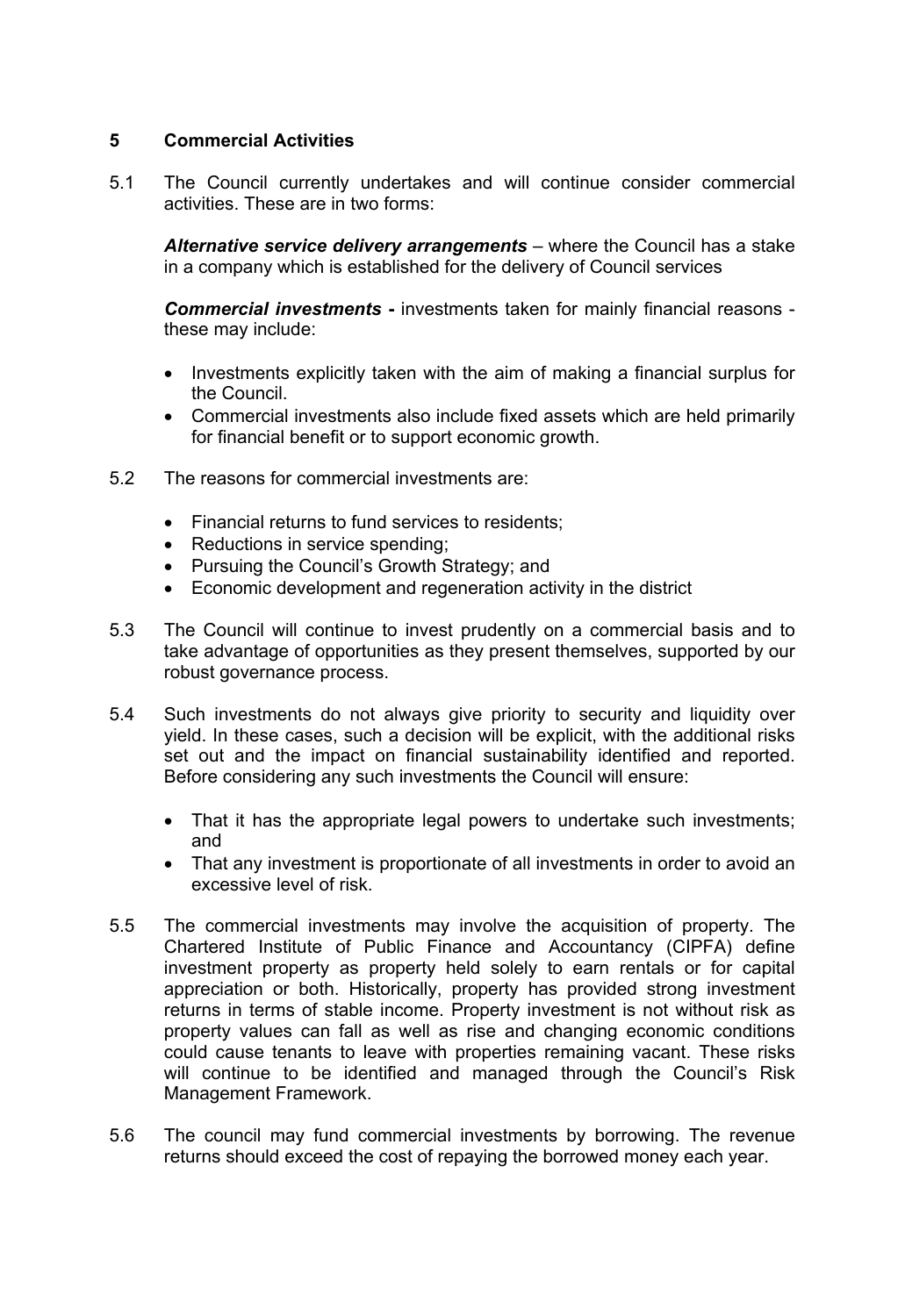# **6 Loans to Third Parties**

- 6.1 The Council has discretion to grant loans to third parties for a number of reasons. These loans are treated as capital expenditure. In making loans the Council is exposing itself to the risk that the borrower defaults on repayments. The Council, in making these loans, will therefore ensure they are prudent and that the risks have been identified and fully considered.
- 6.2 The Council will periodically review its loan portfolio in order to ensure that the cumulative exposure of the Council is proportionate and prudent.
- 6.3 The Council will ensure that a full due diligence exercise is undertaken for each individual loan and will ensure that adequate security is in place. The business case for each loan will consider all of the benefits and the risks.
- 6.4 It will be necessary to assess the level of risk attached to the provision of each individual loan and consequently build in a 'risk premium' into the interest rate charges to account for this. The factors taken into account in determining this premium:
	- $\bullet$  the level of security;
	- financial position and credit rating;
	- the overall term of the loan; and
	- the value of the loan.
- 6.5 The step by step process undertaken is outlined below:-

| STEP 1 - Assessing<br><b>State Aid Implications</b>                        | In assessing state aid implications and due diligence around<br>risk, the starting point used is the EU reference rate: as it<br>stands, this is approximately 1%. Other considerations are then<br>assessed (based on STEP $2 - 4$ ) which potentially increase this<br>rate between 1-10% - resulting in an overall rate chargeable<br>between 2% and 11%. |
|----------------------------------------------------------------------------|--------------------------------------------------------------------------------------------------------------------------------------------------------------------------------------------------------------------------------------------------------------------------------------------------------------------------------------------------------------|
| STEP 2 - Assessing<br>available market rates                               | In liaison with the Council's Advisors, the interest rate the third<br>party would be expected to pay if accessing funding from the<br>market (based on amount/loan term etc) is estimated. This is to<br>ensure the rate the Council is offering is competitive and not<br>undercutting the market.                                                         |
| STEP 3 - Assessing<br>credit quality                                       | The next consideration is credit quality $-$ which may then<br>consequently reduce/increase the rate. Factors that are taken<br>into account include:- credit ratings (if applicable), the financial<br>position of the borrower, what security is available etc.                                                                                            |
| <b>STEP 4 - Assessment</b><br>οf<br>Corporate<br><b>Plan</b><br>objectives | Finally, there is an overall assessment of the purpose of the third<br>party loan and linking this to the Council's Corporate Plan<br>objectives – local factors based on the outcomes of the loan<br>may have an influence on the rate charged.                                                                                                             |

6.6 All loans are agreed by full Council in line with the Council's constitution. All loans will also be subject to regular monitoring.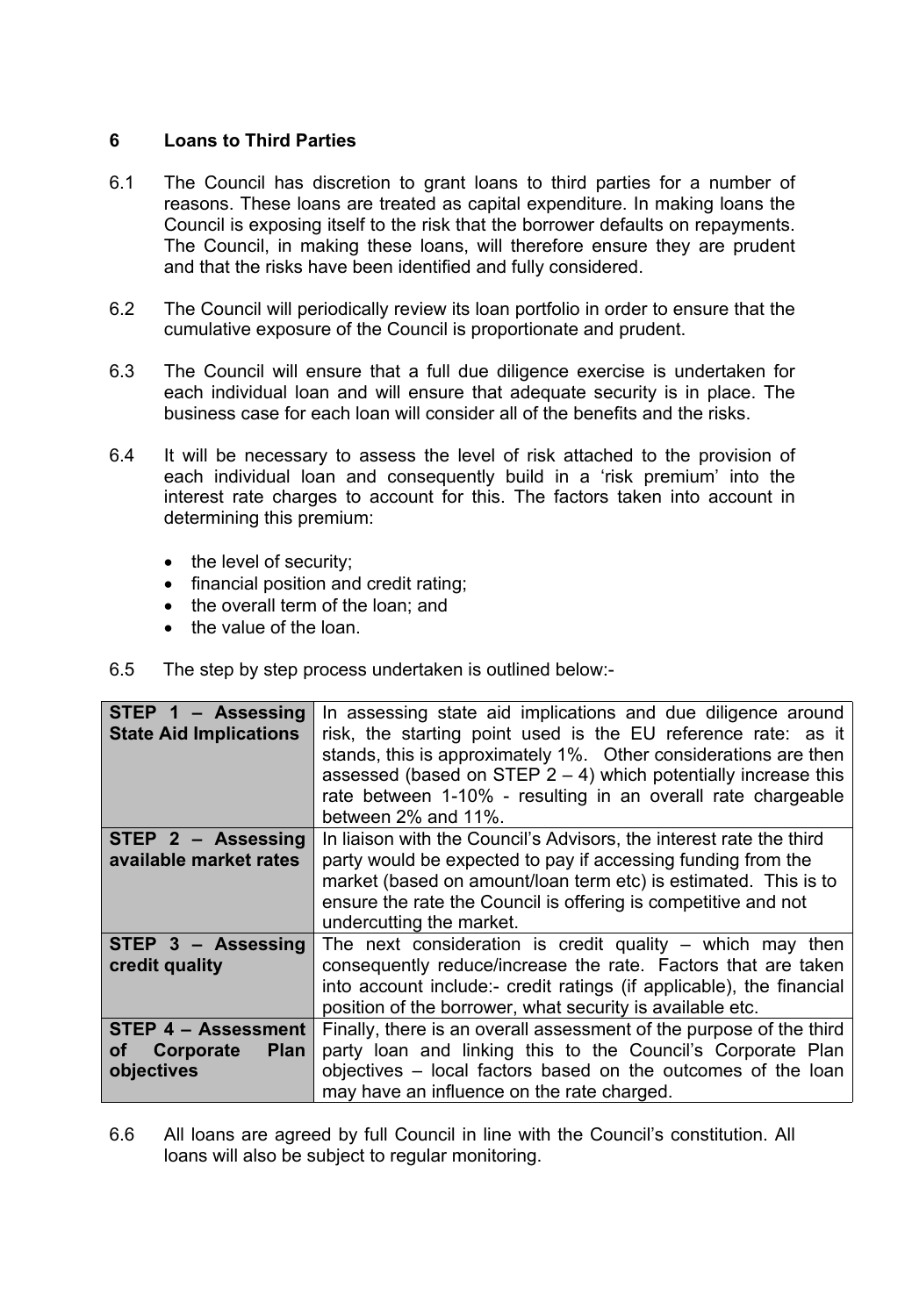# **7 Capital Expenditure**

- 7.1 Capital spending decisions will appropriately reflect the aspirations and priorities included within the Corporate Plan and its supporting strategies.
- 7.2 Any scheme / project to be added to the Capital Programme will be subject to a 'gateway' process and prioritised according to availability of resources and the longer-term impact on the council's financial position. The 'gateway' process will be undertaken in line with the Council's agreed project management methodology with a robust business case being developed at the critical stages of project approval and initiation. This process will be overseen by the Council's Transformation Board.
- 7.3 The business case will include the following considerations:
	- A clear assessment of the cost of financing the capital scheme, net of revenue benefits, profiled over the lifetime of each scheme; and
	- Commissioning and procuring for capital schemes will comply with the requirements set out in the Council's Contract Procedure Rules.
- 7.4 The Capital Strategy and the Capital Programme will be agreed by the Council in February each year as part of the budget setting process. The Medium Term Financial Plan, Asset Management Plan and Treasury Management Strategy will be considered at the same time. In year variations of spend (subject to budget tolerance levels) and the re-profiling of schemes will be considered and approved by the Executive.
- 7.5 The Executive and the Corporate Select Committee receive capital monitoring reports as part of the quarterly performance and financial monitoring reports.
- 7.6 The Executive considers and approves new bids for inclusion in the capital programme. Approval to spend on individual capital schemes will only be given once procedural this approval has been achieved.
- 7.7 Each approved scheme will be included in the Council's Transformation Programme and one of the Council's Alliance Management Team (AMT) will be assigned as Project Executive and will be responsible / accountable for the delivery of the scheme.
- 7.8 Wherever possible the Council will take a long-term view of plans in order to assess affordability and the demand on future capital resources. It is essential for example to consider the lifespan and fitness for purpose of assets. This will be considered through asset management planning (condition surveys) and wider service based exercises e.g. leisure centre provision evaluation.
- 7.9 There is a clear demand for long term planning for capital and treasury management purposes. The council's debt portfolio contains loans that mature up to 2058/59. The debt repayment profile needs to be managed alongside the longer-term expectations for capital expenditure and funding forecasts.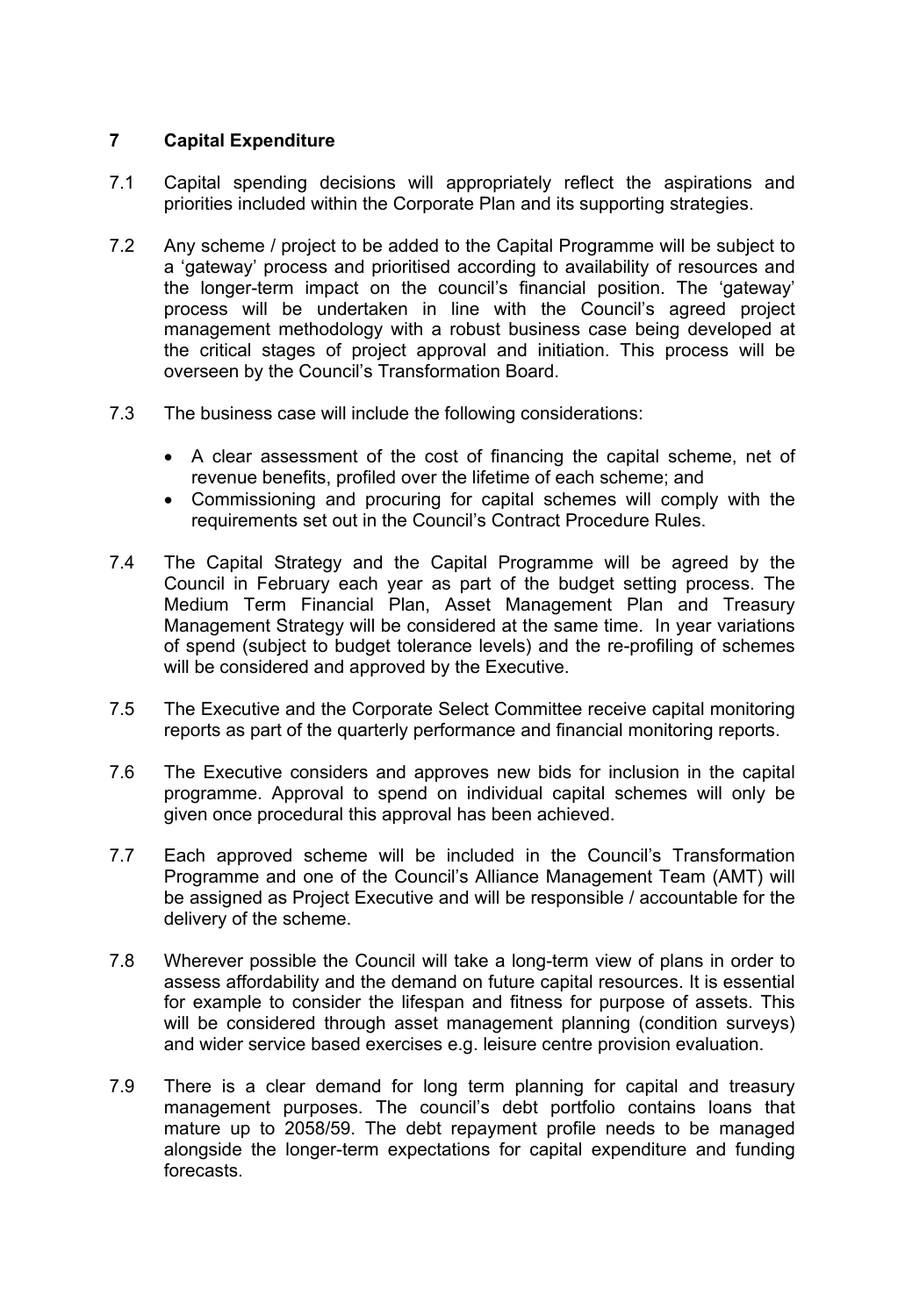7.10 Long-term forecasts are not easily predicted and the accuracy of all financial estimates will be limited. However, long-term forecasting is valuable in informing strategic plans taking account of the cumulative sustainability and affordability of existing and planned investments which will need to be repaid over future periods. For major projects and investment the funding and financial implications need to be planned well in advance.

# **8 Resourcing Capital Expenditure**

8.1 In order to fund its capital investment, the Council will have access to limited sources of funding. The main sources of funding are as follows:

# *Capital Receipts*

These will be yielded from the disposal of land and property. A programme of disposal will be agreed by the Executive. This will be informed by the asset management planning process. In considering disposals the Council will take account of the following:

- o Potential loss of income from investment properties
- o Projected saving in running costs, and capital costs of major investment required
- o Assessment against fitness of premises for purpose and current patterns of need

The Secretary of State has allowed the flexible use of capital receipts. It is considered that individual local authorities will be best placed to decide which projects will be most effective for their area. The key criteria to use when deciding whether expenditure can be funded by the capital receipts flexibility is that it is forecast to generate on-going savings. If the Council plans to use this funding option a proposal will be prepared setting out the planned use, listing the projects and the expected savings and / or improvements in service outcomes for each project, and the impact on the Council's prudential indicators.

# *Borrowing*

Capital projects that cannot be funded from any other source can be funded from borrowing. Local Authorities can borrow to fund schemes where it is prudent to so. They need to consider their ability to pay for the borrowing. The levels of borrowing are determined by using the indicators set out in the Prudential Code. The borrowing repayment and interest charges on the loan need to be met from existing revenue budgets or identify them as new growth in the annual budget setting process and factor them into the MTFP.

The Chief Finance Officer will make an assessment of the overall prudence, affordability and sustainability of the total borrowing requested and the impact of the Council's borrowing will be reported in the Treasury Management Strategy alongside the Prudential Indicators required by CIPFA's Prudential Code for Capital Finance.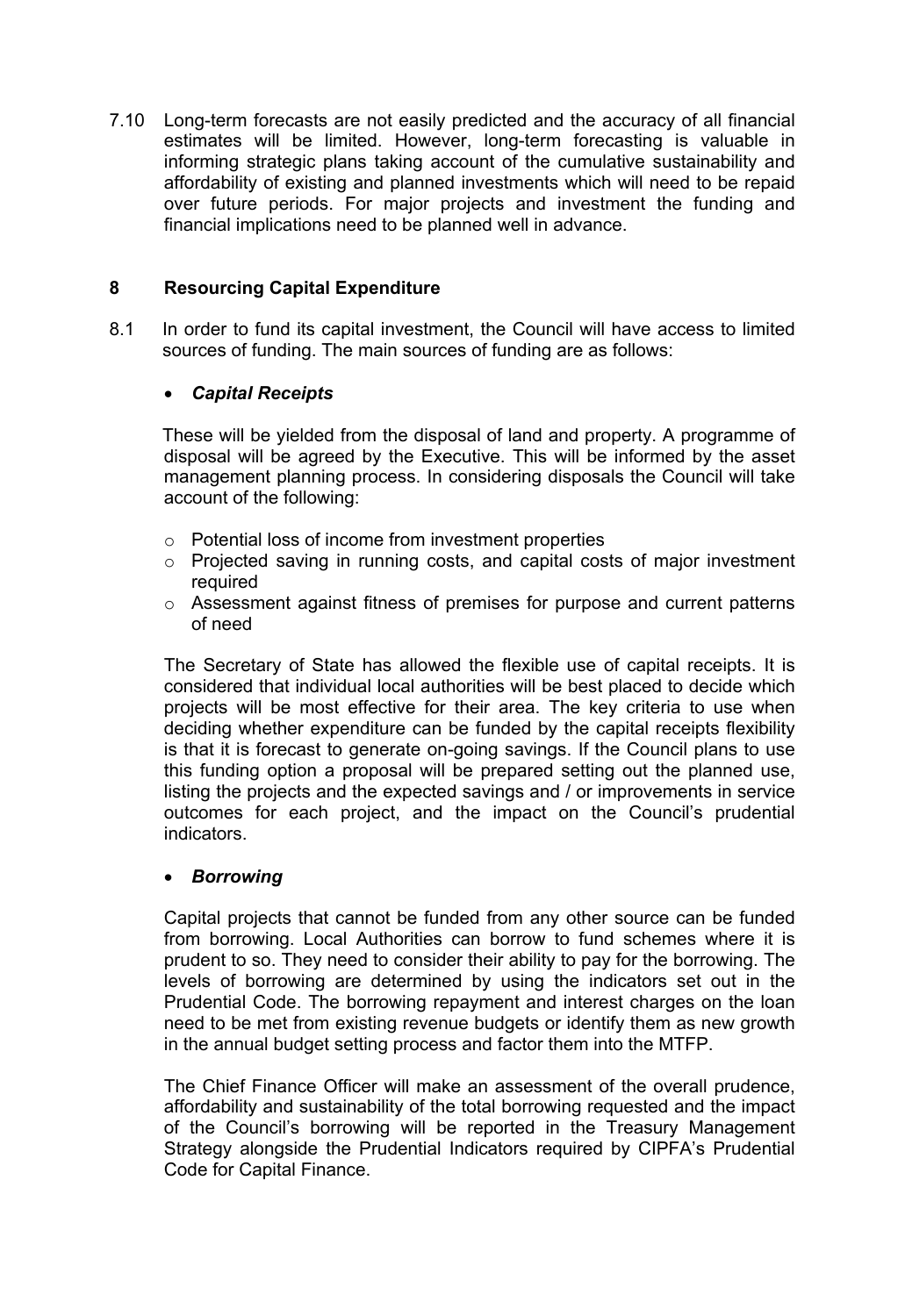The Chief Finance Officer will also determine whether the borrowing should be from internal resources or whether to enter into external borrowing. This decision making will be undertaken in line with the Council's Treasury Strategy and will be reported to the Audit & & Regulatory Committee as part of the monitoring of treasury management activity.

# *Revenue Funding*

The Council may use revenue budgets to fund capital expenditure. This may be via a capital reserve which has been established to finance capital expenditure as an alternative to external borrowing.

The Council will formally review such reserves and their application both as part of the budget setting process and at finalisation of the annual accounts.

#### *S106 contributions*

The principal purpose of S106 agreements is to support individual planning applications in line with the Council's planning policies. Wider contributions are constrained by legislation and have to be negotiated and justified.

The Council will ensure these are where possible focussed towards corporate priorities subject to the legislative constraints.

#### *External Grant Funding*

The Council has a history of success in bidding for grants from a number of sources. There is a risk of reacting to funding opportunities informed by external priorities rather than chasing those that match the Council's priorities / needs.

The Council will seek to ensure that bids are submitted to support investment that is directed to the commitments made in the Corporate Plan.

#### *Partnership Funding*

There are a number of examples where the Council has attracted third party funding from partners e.g. leisure centre investment from long-term contractor.

The Council is aware of the need to be innovative and to work closely with the private, public and voluntary Sectors to deliver outcomes in line with the Corporate Plan priorities at a time when there will be reduced levels of capital resources.

Any such investments will be considered only if they are more cost effective than the Council investing directly.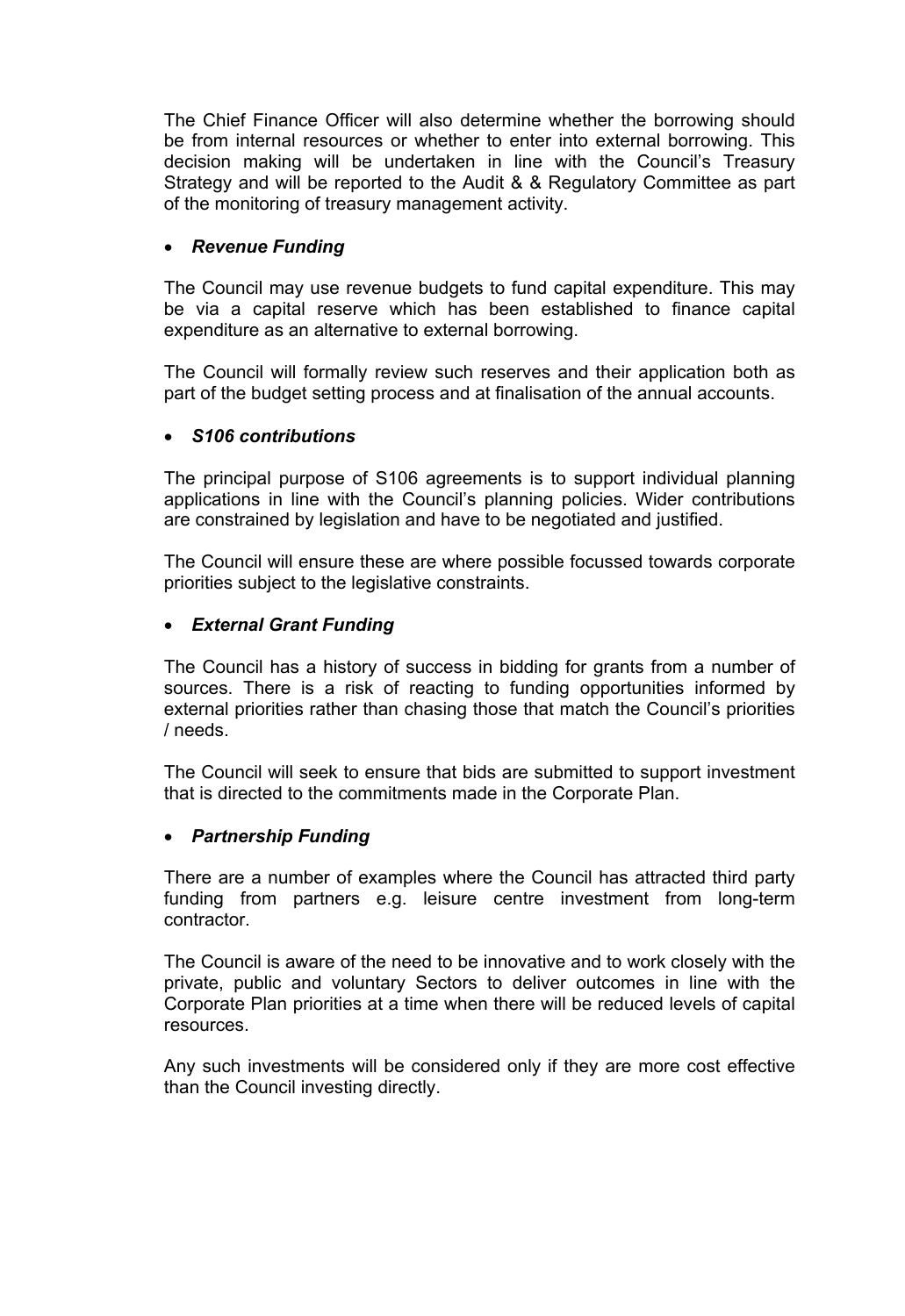# **9 Forecast Expenditure and Resources**

9.1 The forecasted General Fund capital spend over the current financial planning period (2019/20 to 2022/23) is as follows:

|                         | 2018/19   | 2019/20   | 2020/21   | 2021/22   | 2022/23   | Total      |
|-------------------------|-----------|-----------|-----------|-----------|-----------|------------|
|                         |           |           |           |           |           |            |
| Housing                 | 178,000   | 597,000   | 667,000   | 350,000   | 350,000   | 2,142,000  |
| <b>Asset Management</b> | 2,545,680 | 1,773,490 | 1,405,000 | 802,000   | 2,187,270 | 8,713,440  |
| <b>Housing Grants</b>   | 383,370   | 685,560   | 421,000   | 421,000   | 421,000   | 2,331,930  |
| <b>ICT Strategy</b>     |           | 255,800   |           |           |           | 255,800    |
| <b>Fleet Management</b> | 1,007,410 | 2,704,970 | 691,500   | 201,250   | 126,500   | 4,731,630  |
| <b>Other Schemes</b>    | 503,210   | 727,170   | 161,930   | 45,000    |           | 1,437,310  |
|                         |           |           |           |           |           |            |
| <b>Total Programme</b>  | 4,617,670 | 6,743,990 | 3,346,430 | 1,819,250 | 3,084,770 | 19,612,110 |
|                         |           |           |           |           |           |            |

- 9.2 The individual projects that are included in the above include:
	- Housing Contribution to third party social housing projects from the Council's allowable use of right to buy "one for one" housing capital receipts.
	- Asset Management Plan (AMP) the costs identified in ensuring the Council's property portfolio remain fit for purpose. This includes:
		- Public Buildings
		- Car Parks
		- Public Conveniences
		- Waterways & Infrastructure
		- Leisure Centres
		- Depots & Parks Buildings
		- Industrial Units
	- Housing Grants the Borough Council is the duty holder for the mandatory Disabled Facilities Grants (DFG's). All eligible applicants are entitled to receive mandatory funding for certain major adaptations to their properties. Funding for this scheme is provided through the Better Care Fund via the County Council
	- $\bullet$  ICT Strategy the key priorities of the ICT Strategy are to provide the technological infrastructure to support joint working, new ways of workings and improve access to services for the Council's customers
	- Fleet Management the estimated costs of the replacement fleet programme are included within the capital programme. However, options appraisals are undertaken prior to purchase to determine the most cost effective method of financing. Therefore, other funding models, for example, contract hire or leasing may be undertaken for some vehicles categories
	- Other schemes include schemes such as park and play facility improvements, regeneration grants, Buxton Crescent Hotel & Spa, Glossop Cemetery extension, and CCTV equipment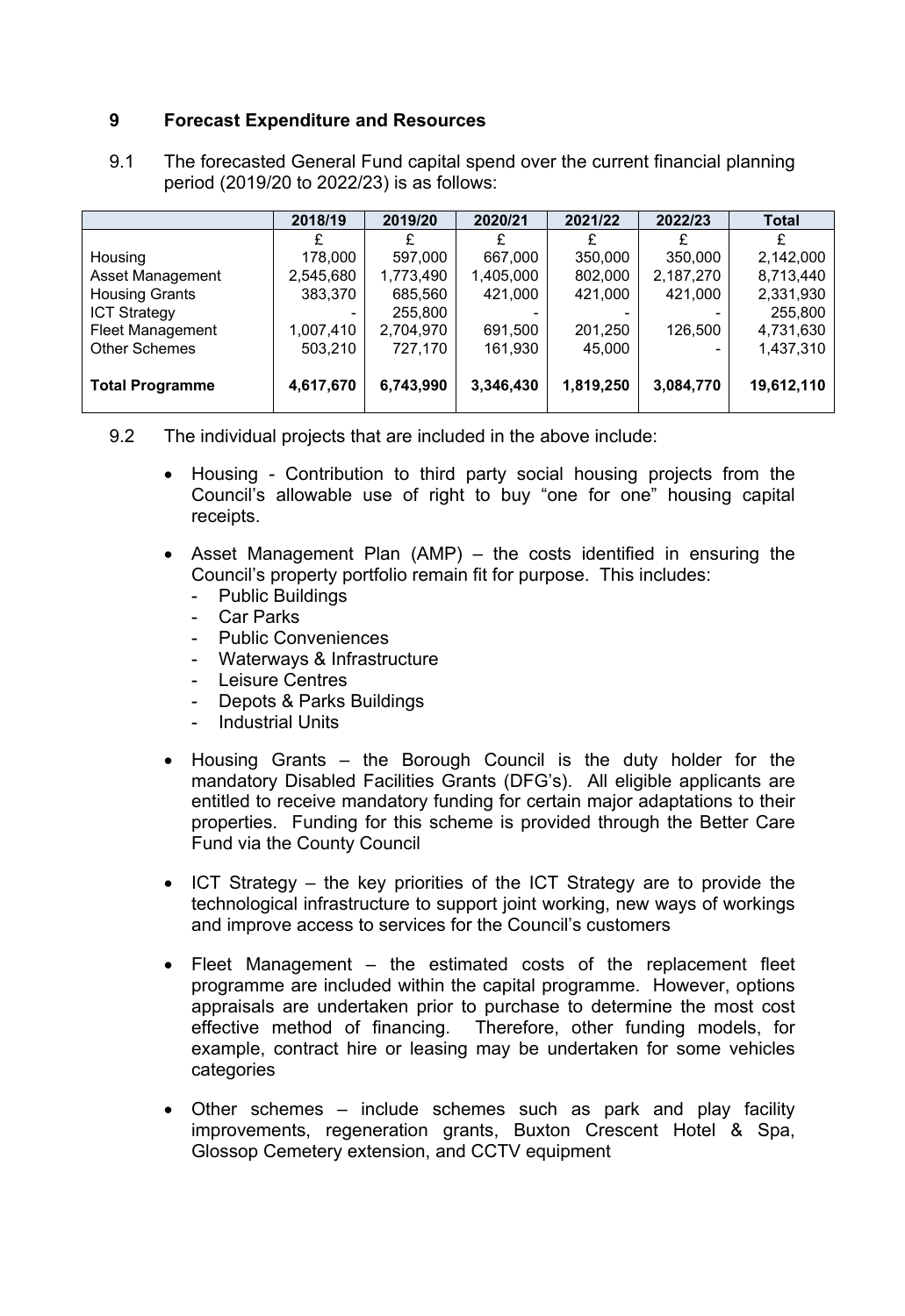9.3 The resources that are to be used to finance the General Fund Capital Programme are as follows:

|                                   | 2018/19   | 2019/20   | 2020/21   | 2021/22   | 2022/23   | <b>Total</b> |
|-----------------------------------|-----------|-----------|-----------|-----------|-----------|--------------|
|                                   |           |           |           |           |           |              |
| <b>External Contributions</b>     | 383,370   | 765,360   | 421,000   | 421,000   | 421,000   | 2,411,730    |
| <b>Capital Reserves/ Receipts</b> | 1,331,690 | 1,302,310 | 1,236,000 | 1,398,250 | 2,663,770 | 7,932,020    |
| <b>General Fund Balances</b>      | 387,710   |           |           |           |           | 387,710      |
| S106 Planning                     |           |           |           |           |           |              |
| Borrowing                         | 2,514,900 | 4,676,320 | 1,689,430 |           |           | 8,880,650    |
|                                   |           |           |           |           |           |              |
| <b>Total Financing</b>            | 4,617,670 | 6,743,990 | 3,346,430 | 1,819,250 | 3,084,770 | 19,612,110   |

# 9.4 The forecast HRA capital spending over the current financial planning period (2019/20 to 2022/23) is as follows:

|                             | 2018/19   | 2019/20   | 2020/21   | 2021/22   | 2022/23   | <b>Total</b> |
|-----------------------------|-----------|-----------|-----------|-----------|-----------|--------------|
|                             |           |           |           |           |           |              |
| Asset Management            | 3,469,000 | 3,456,740 | 2,469,240 | 3,236,970 | 3,941,600 | 16,573,550   |
| <b>Repairs Team Capital</b> | 295,000   | 295,000   | 295,000   | 295,000   | 295,000   | 1,475,000    |
| <b>Asset Purchase</b>       | 208,480   | 242,500   |           |           | 420,000   | 870,980      |
| <b>Commissioning Costs</b>  | 100,000   | 100,000   | 100,000   | 100,000   | 100,000   | 500,000      |
| <b>Total Programme</b>      | 4,072,480 | 4,094,240 | 2,864,240 | 3,631,970 | 4,756,600 | 19,419,530   |
|                             |           |           |           |           |           |              |

- 9.5 This is all to be financed directly from the HRA, with no additional borrowing requirement based on current forecasts.
- 9.6 The commercial investments held by the Council can be summarised as follows:
	- Industrial units commercial units available for small and medium sized organisations to rent for the operation of their business
	- Property rentals rental streams generated from sharing Council properties with partners/external organisations and from garage rents
	- Nestle Water commercial agreement in place between the Council and Nestle to access the Buxton water source. Agreement financially benefits the Council in the form of an annual payment based on sales of bottled water.
	- Buxton Crescent *–* capital contribution to the Buxton Crescent Hotel and Thermal Spa Co. Ltd. and grant to the Buxton Heritage Trust to support the Crescent development project
	- AES company established in partnership with ANSA (wholly owned company of Cheshire East Council) to deliver waste, streets, fleet and grounds maintenance.
- 9.5 The following investments are currently being considered:
	- Buxton Crescent the provision of a loan to the Buxton Crescent Heritage Trust has been approved, with the loan agreement documents currently being drafted
	- Investment in / disposal of key strategic land to enable housing and business development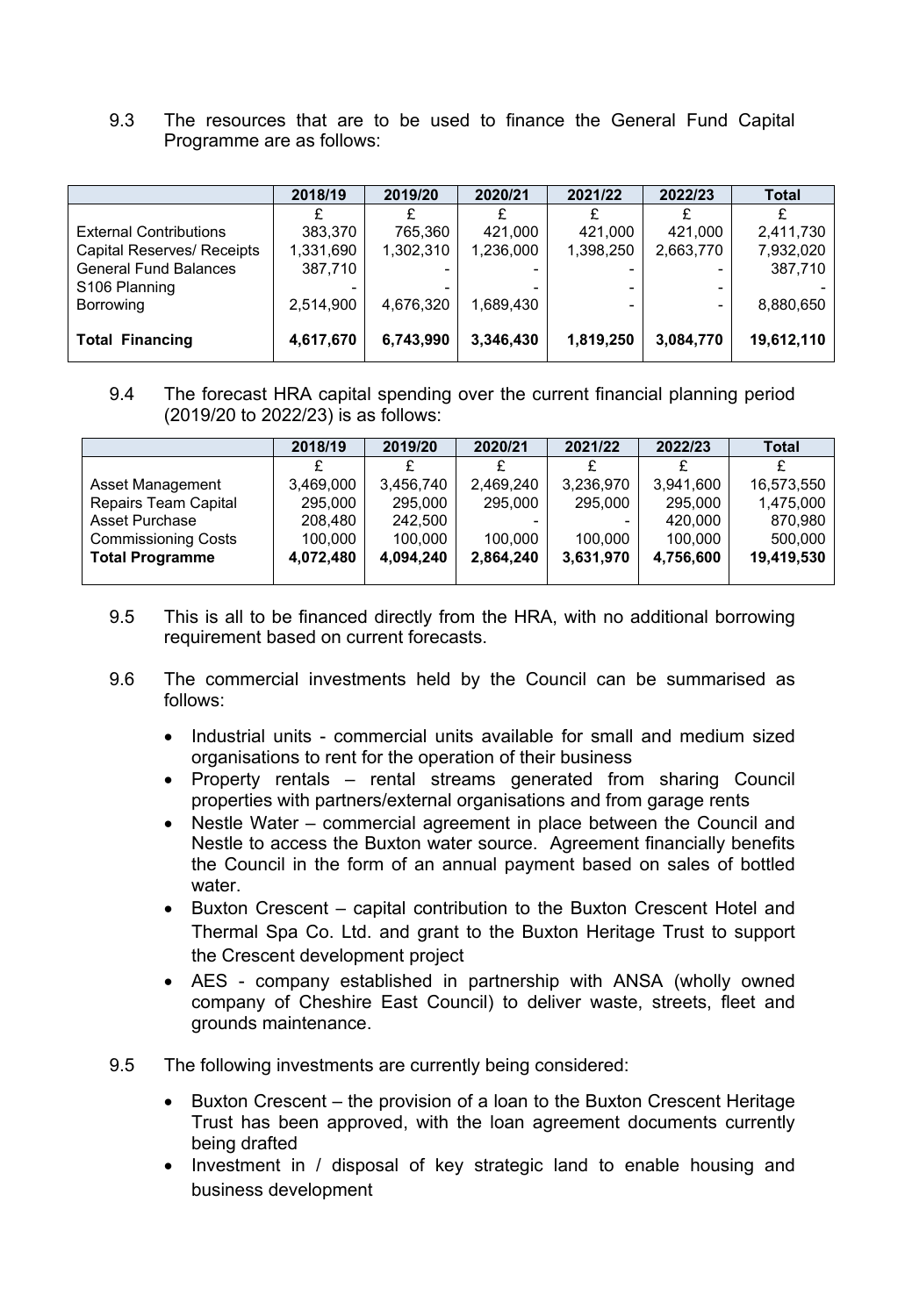- Working with partner organisations on the potential development of combined use facilities/office accommodation
- Alternative service delivery arrangements for the delivery of trading services

#### **10 Long-term Considerations**

10.1 There a number of functions where there are long term capital spending liabilities have been identified.

*Asset Management Plan – Non-Housing Portfolio*

- 10.2 In line with the commitment made in this strategy, asset condition surveys were last completed for the Council's property portfolio in 2016. These ascertain the overall condition of the properties and establish the necessary capital investment required to ensure that they are maintained to an appropriate standard.
- 10.3 The indicative capital investment required can be summarised as follows:

| <b>HPBC - Capital Investment Required</b> | $2016 - 17 -$<br>2019-20<br>(MTFP) | $2020 - 21 -$<br>2045-46 (26<br>Years) | <b>TOTAL</b> |
|-------------------------------------------|------------------------------------|----------------------------------------|--------------|
|                                           |                                    | £                                      | £            |
| <b>Public Buildings</b>                   | 8,450,983                          | 6,188,951                              | 14,639,934   |
| Car Parks                                 | 120,000                            | 3,754,462                              | 3,874,462    |
| <b>Public Conveniences</b>                | 123,400                            | 949,300                                | 1,072,700    |
| Waterways & Infrastructure Assets         | 671,360                            | 1,230,000                              | 1,901,360    |
| Leisure Centres                           | 45,000                             | 6,825,129                              | 6,870,129    |
| Depots and Parks Buildings                | 144,700                            | 1,301,785                              | 1,446,485    |
| <b>TOTAL</b>                              | 9,555,443                          | 20,249,627                             | 29,805,070   |

10.4 The overall outcomes of the surveys can be summarised as follows:

- A number of the Council's operational assets are dated in appearance and require investment;
- The Council's car parks require capital investment;
- There are structural issues associated with a number of the Council's buildings which require resolution;
- There are urgent works related to health and safety requirements that need to be resolved; and
- Investment is required to the electrical and mechanical infrastructure of a number of buildings.
- 10.5 The results from these surveys have informed the development of the Council's four-year Medium Term Financial Plan (MTFP). Adjustments have been made to exclude any major investment in the Council's leisure centres, operational depots, and office accommodation where it is assumed that investment will be deferred pending the major decisions that linked to changes in the service delivery arrangements which are in progress.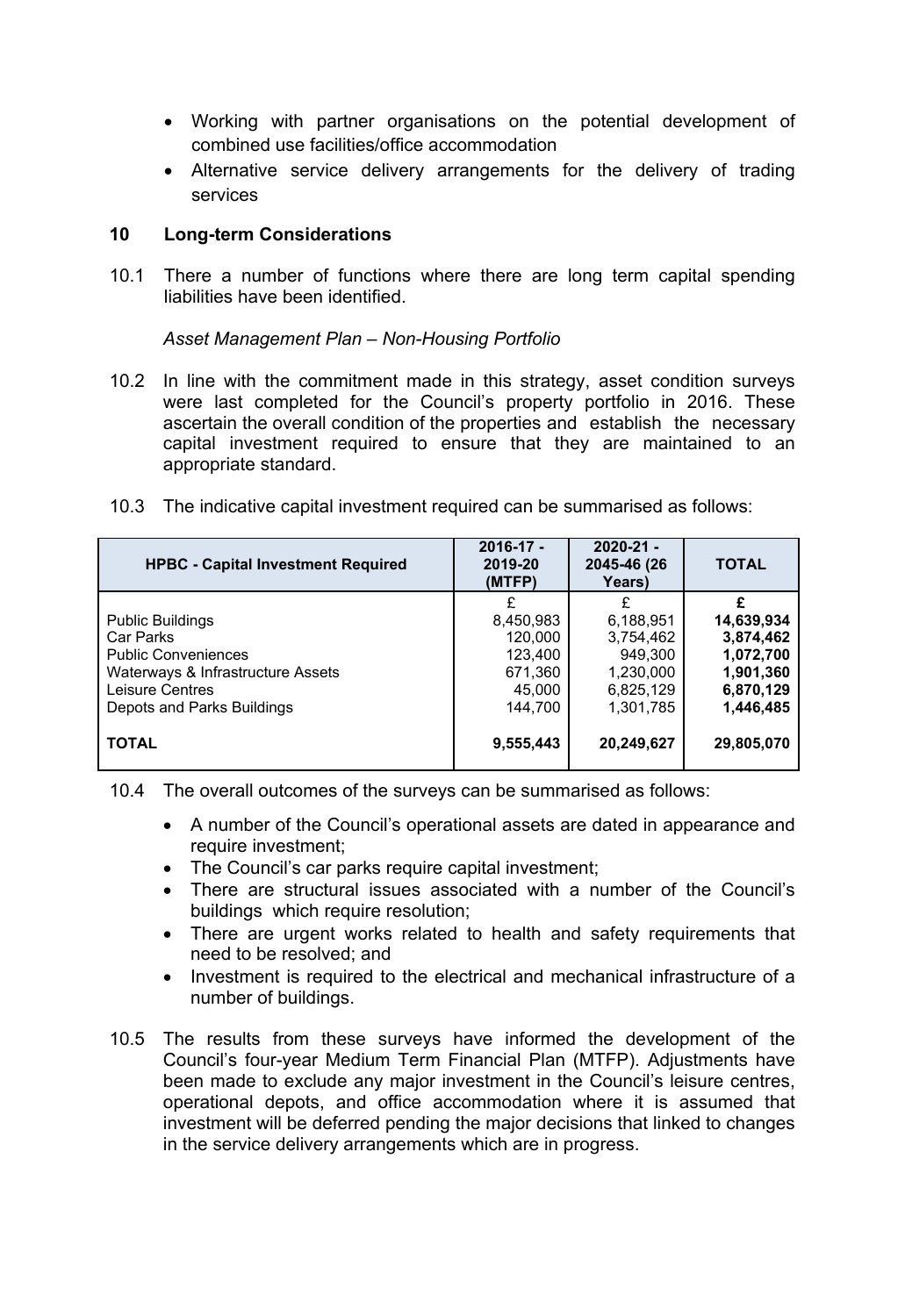10.6 The indicative investment for 30-years will have a significant impact on the Council's future revenue budgets and the analysis shows that the Council's property portfolio in its current form is unaffordable. The estimated impact of the indicative capital projections is detailed below for the 30-year investment requirements at the point the surveys were completed is detailed below:

| <b>HPBC Estimated Revenue Consequences - Cumulative</b><br><b>Impact</b>                  | $2016 - 17 -$<br>2019-20<br>(MTFP) | $2020 - 21 -$<br>2045-46 (26<br>Years) | <b>TOTAL</b>          |
|-------------------------------------------------------------------------------------------|------------------------------------|----------------------------------------|-----------------------|
| Fit for Purpose Standard works - Cumulative Cost<br><b>Current MTFP - Cumulative Cost</b> | 295,619<br>(108, 810)              | £<br>592,838                           | 888,457<br>(108, 810) |
| <b>Additional Budget Requirement</b>                                                      | 186,809                            | 592,838                                | 779.647               |

- 10.7 The above analysis shows that providing the investment in the longer term to maintain the Council's property portfolio in its current form is unaffordable.
- 10.8 In order to address this, the Council agreed to a number of actions to reduce the impact of the necessary capital spending. It was agreed that the following are considered before investment in each of the assets is made:
	- Asset rationalisation
	- Shared use of assets
	- Reduction in specification and functionality
	- Generate additional capital receipts
	- Identify grants to support investment
	- Generate additional revenue from asset holdings

*Review of Strategic Land Holdings*

- 10.9 In order to address a number of the considerations above the Council agreed to review the Council's strategic land holdings with a view to developing options to either generate additional capital receipts or opportunities to generate ongoing financial returns.
- 10.10 This outcomes from this review were agreed by the Executive in July 2018 following recommendations by the Corporate Select Committee through the work of its Asset Management Working Group.
- 10.11 The review identified a number of work streams that formed the foundations of the emerging strategy. There are five areas of focus:
	- Routine Land Disposal Work
	- Accelerated Housing Delivery Project
	- Housing Infrastructure Fund Bids
	- Assessment of Other Land Holdings
	- Housing Estate Environmental Review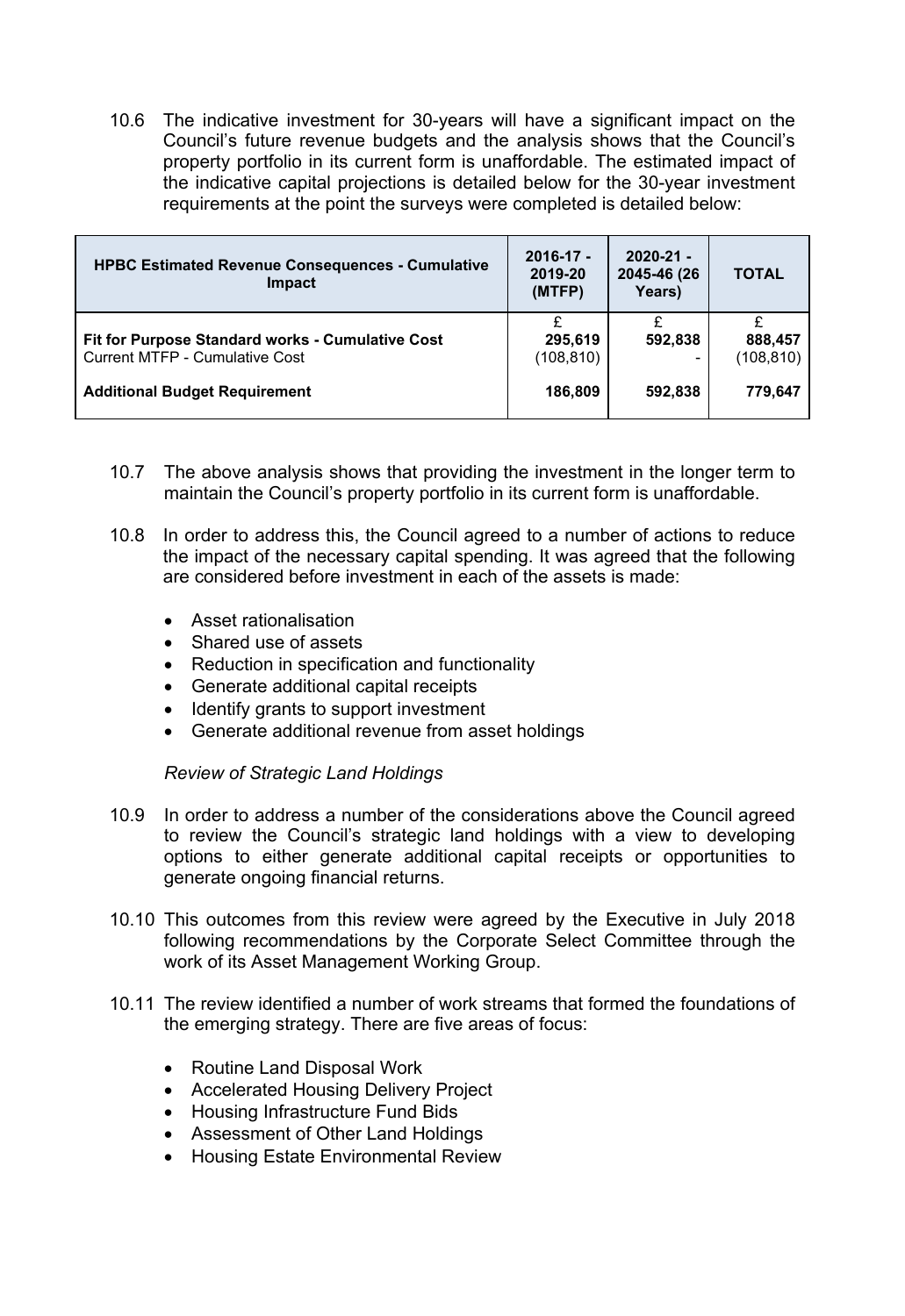- 10.12 The programme of land disposals that emerged from the strategy are in three categories:
	- Sites identified as surplus and earmarked immediately for disposal
	- Medium Term (to be considered in 2 to 4 years timescale)
	- Long term (Difficult sites with negative values / HRA Sites / Smaller sites identified from assessment of other land holdings)
- 10.13 The strategy is estimated to yield approximately £7.4 million over the next 4 financial years. A delivery plan identifying timescales, benefit realisation and cash flow analysis is included in the next Medium Term Financial Plan.

#### *Leisure Centres*

- 10.14 Given the age and condition of the leisure centres, significant capital investment is required over the next 30 years in order that these assets remain fit for purpose.
- 10.15 The Council commissioned a review of its leisure centre provision in the context of its sports facility needs focusing on sports halls, swimming pools and other indoor provision. The purpose of undertaking this review was to inform the Council on options for future provision of council leisure centres and other sports facility based services from 2018 and beyond.
- 10.16 The outcome from this review in effect set out a position statement on the suggested facility hierarchy and approach, along with recommendations for the phasing of future facility developments and rationalisation. The aim is to ensure that the Council can develop a more sustainable solution in relation to meeting customer needs, affordability and partner aspirations, whilst supporting the overall vision of the Council's newly adopted Physical Activity & Sports Strategy.
- 10.17 The effectiveness of the current leisure centre provision was also assessed. This assessment considered current income and expenditure benchmarks. The conclusion of the review was that the Council should consider the following investment requirements:
	- Replacement of Glossop LC and Glossop Pool single wet & dry community facility
	- Refurbishment and essential works at New Mills
	- Minor refurbishment and essential works at Buxton
	- 2x 3G pitch developments
	- Investment in marked running / walking routes in towns and investment in equipment banks to support outreach service provision
- 10.18 The indicative capital cost for the investments would be in the region of £19.25m. At this stage the investment costs are significantly in excess of revenue savings, and consequently it will be necessary for the Council to identify additional sources of capital investment to deliver these improvements.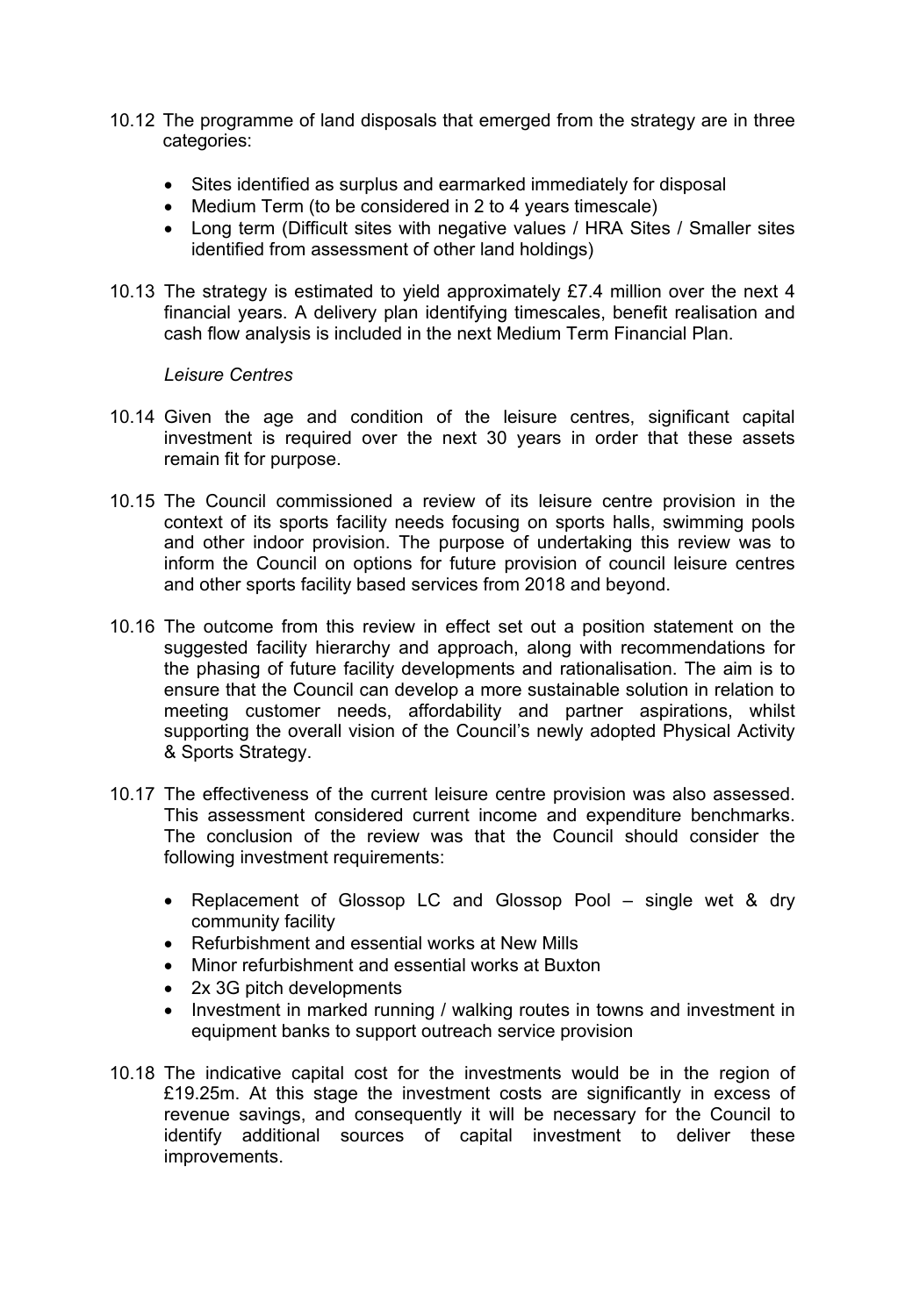#### *Operational Depot Provision*

- 10.19 In 2017 established Alliance Environmental Services (AES) which was created jointly with High Peak Borough Council and ANSA (a company owned by Cheshire East Council) to deliver the Council's waste collection, street cleansing and grounds maintenance services. The Council's waste collection service was transferred to the company in July 2018 with the rest of functions expected to transfer in April 2019.
- 10.20 Major investments in the operational depot facilities which have been leased / licensed to AES has been deferred until the opportunity has been taken to review the requirements of the new company in light of widening of the base of the services provided.

#### *HRA Stock Condition*

- 10.21 In April 2016 the Council's Executive made a commitment to complete a full condition survey on the portfolio of housing properties by March 2019. The surveys commenced in July 2017 and were completed in December 2017. The surveyors gained access to 90.2% of the dwellings.
- 10.22 The survey work was undertaken in three separate elements:
	- An intrusive survey of the non-traditional properties;
	- A survey of the garage sites; and
	- A survey of the general needs and sheltered stock.
- 10.23 The 30 year cost projections that emerged from the survey are as follows:

| <b>Element</b>                                                                                                                                                                                                                                 | <b>Revised Total</b>                                                                                                                                                                      |
|------------------------------------------------------------------------------------------------------------------------------------------------------------------------------------------------------------------------------------------------|-------------------------------------------------------------------------------------------------------------------------------------------------------------------------------------------|
| Electric<br>Kitchen<br>Heating<br>Roof<br>Windows<br>Bathroom<br><b>External Walls</b><br>Doors<br>Internal Finishes<br>Communal<br>Outbuilding<br><b>Environment Works</b><br>Garages<br>Non-Traditional Repairs<br>Decent Home Failure Costs | £<br>16,659,719<br>17,123,100<br>18,948,106<br>17,845,057<br>16,080,979<br>11,578,966<br>9,207,839<br>7,700,340<br>3,641,933<br>4,510,086<br>1,683,466<br>1,184,140<br>986,000<br>125,105 |
| TOTAL                                                                                                                                                                                                                                          | 127,274,836                                                                                                                                                                               |

10.24 The investment required over the 30-year period is £31,898 per property which equates to £1,063 per property per year. The timing of the required investment is summarised in the table below.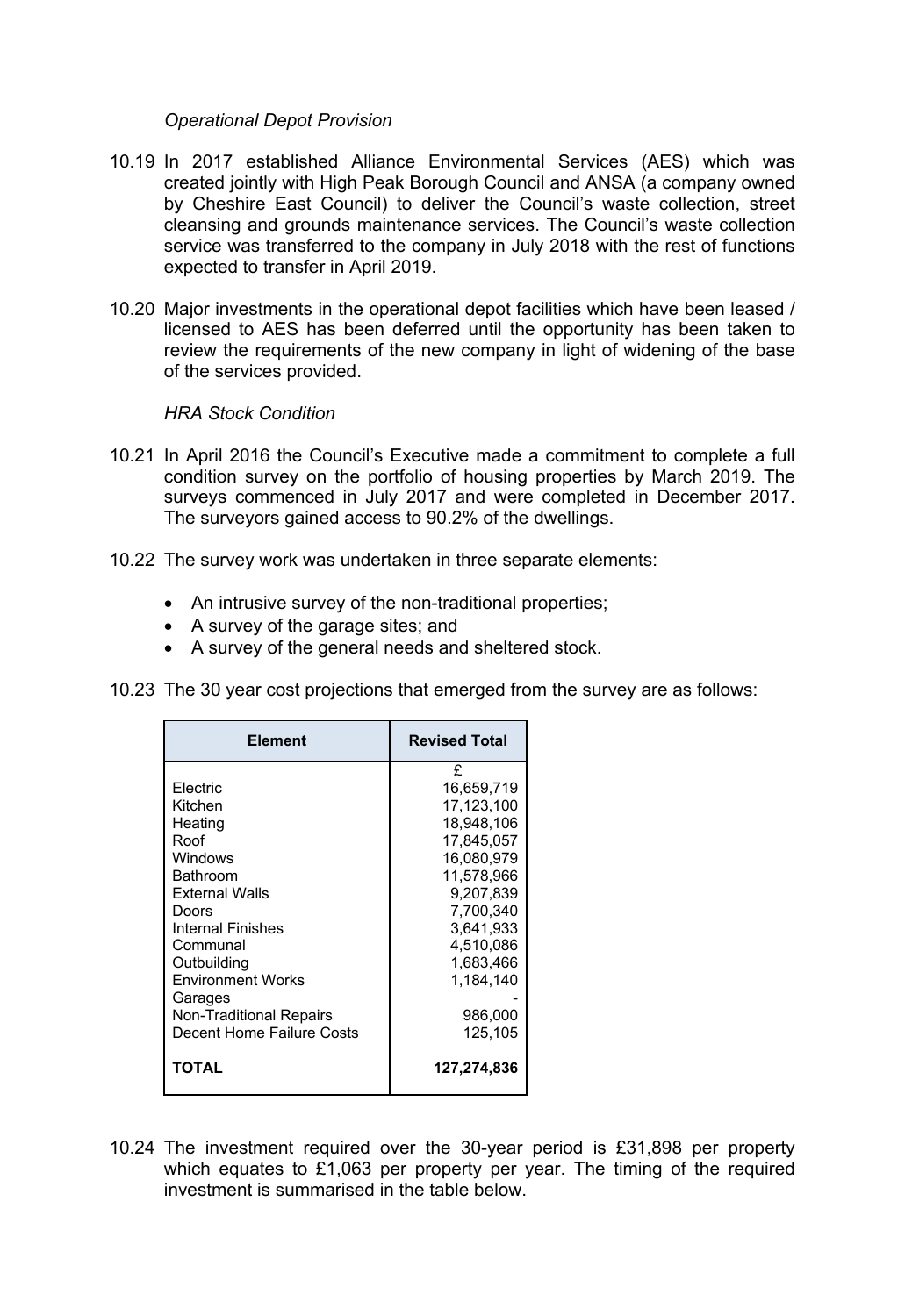| Years    | <b>Total</b><br><b>Required</b> | <b>Spend per Year</b> |
|----------|---------------------------------|-----------------------|
|          | £                               | £                     |
| 1 to $5$ | 15,072,263                      | 3,014,453             |
| 6 to 10  | 19,432,065                      | 3,886,413             |
| 11 to 15 | 19,908,503                      | 3,981,701             |
| 16 to 20 | 22,792,467                      | 4,558,493             |
| 21 to 25 | 22,089,898                      | 4,417,980             |
| 26 to 30 | 27,979,642                      | 5,595,928             |
| Total    | 127,274,836                     |                       |

- 10.24 The survey revealed that 715 (17.9%) properties failed to meet the Decent Homes Standard (DHS). The DHS failures represent a total cost liability of £1,776,134 the majority of which sits within the planned maintenance profile, as they represent like for like element replacements. The properties that failed the DHS will be given priority in the programming for capital investment.
- 10.25 The survey included energy rating assessments (RdSAP (version 9.92)) to all dwellings where a stock condition survey was completed with the overall average SAP rating for the stock being 62.86 (equivalent of a mid-band D). The costs associated with improving the average SAP score are not included in the overall planned maintenance requirements and will be determined and incorporated into the programme following the consideration of the new HRA Business Plan in February 2019.

*Housing Estate Environmental Reviews*

- 10.26 The Council has also separately commissioned and completed environmental reviews of individual estates at Fairfield, Buxton, Gamesley and New Mills. Part of this brief was to look at master planning and assessing various approaches to improving the estates under review. Potential environmental improvements are also identified in the final reports. These will need to be considered in detail alongside the costs identified in the stock condition survey.
- 10.27 The environmental review work has also identified housing development opportunities which potentially can be used to improve the long-term sustainability of the Council's Housing Revenue Account (HRA) or allow offset of affordable housing requirements from other sites. The outcomes from this can be used in conjunction with the garage site survey, which also identifies development opportunities. In both cases there will need to be further work undertaken to confirm that any sites are suitable for redevelopment and a business case considered based on the financial, planning and infrastructure implications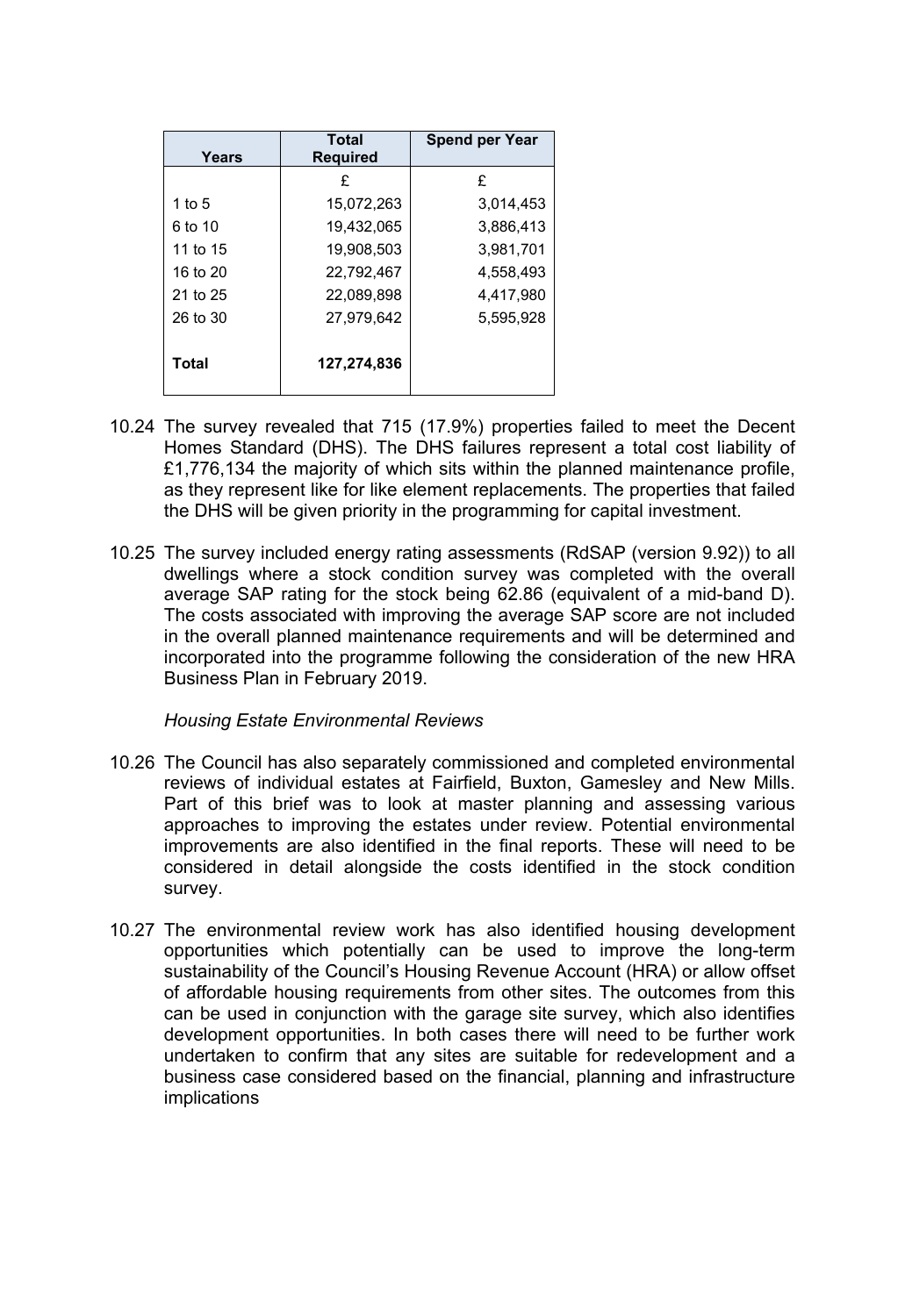# **11 Debt, Borrowing & Treasury Management**

- 11.1 Effective treasury management is critical to the safeguarding and management of the financial resources at the Council's disposal. Investment and borrowing decisions are made in accordance with the Council's formally adopted Treasury Management Strategy. The Treasury Management Strategy is presented annually and approved by Full Council.
- 11.2 There are key prudential indicators set in respect of the impact of capital expenditure. The report details the forecast borrowing requirement over a four year period, the consequential borrowing costs and the impact of the Council's capital financing requirement (CFR). The CFR is total outstanding capital expenditure which has not yet been paid for either from revenue or capital resources, essentially the Council's underlying borrowing need.
- 11.3 The table below summarises the impact of the Council's capital expenditure plans on the CFR:

|                                                           | 2017/18       | 2018/19         | 2019/20         | 2020/21         | 2021/22         | 2022/23         |
|-----------------------------------------------------------|---------------|-----------------|-----------------|-----------------|-----------------|-----------------|
|                                                           | <b>Actual</b> | <b>Estimate</b> | <b>Estimate</b> | <b>Estimate</b> | <b>Estimate</b> | <b>Estimate</b> |
|                                                           | £             | £               | £               | £               | £               | £               |
| <b>Capital Financing Requirement</b>                      |               |                 |                 |                 |                 |                 |
| CFR – non housing services                                | 23,446,000    | 24,677,000      | 28,571,000      | 29,289,000      | 28,289,000      | 27,301,000      |
| CFR - Commercial activities/<br>non-financial investments |               | 250,000         | 250,000         | 200,000         | 150,000         | 100,000         |
| $CFR - housing$                                           | 55,859,000    | 54,859,000      | 53,859,000      | 52,859,000      | 51,859,000      | 50,859,000      |
|                                                           | 79,305,000    | 79,786,000      | 82,680,000      | 82,348,000      | 80,298,000      | 78,260,000      |
| <b>Movement in CFR</b>                                    | 522,000       | 481,000         | 2,894,000       | (332,000)       | (2,050,000)     | (2,038,000)     |

*Represented by:*

| Net financing need for the year   | 2,605,000   | 2,515,000   | 4,676,000   | 1,689,000   |             |             |
|-----------------------------------|-------------|-------------|-------------|-------------|-------------|-------------|
| Less Minimum Revenue<br>Provision | (2,083,000) | (2,034,000) | (1,782,000) | (2,021,000) | (2,050,000) | (2,038,000) |
| <b>Movement in CFR</b>            | 522,000     | 481.000     | 2,894,000   | (332,000)   | (2,050,000) | (2,038,000) |

- 11.4 Where a borrowing requirement is identified, an assessment takes place on the most cost effective way to fund this. This could result in 'external borrowing' from the Public Works Loan Board (PWLB), other Local Authorities, direct from the market or by utilising finance lease arrangements.
- 11.5 Alternatively, 'internal borrowing' the use of cash balances could be used temporarily, particularly in the current interest rate climate where investment returns remain low. However, this needs to be carefully reviewed to avoid incurring higher borrowing costs in the future when the Council may not be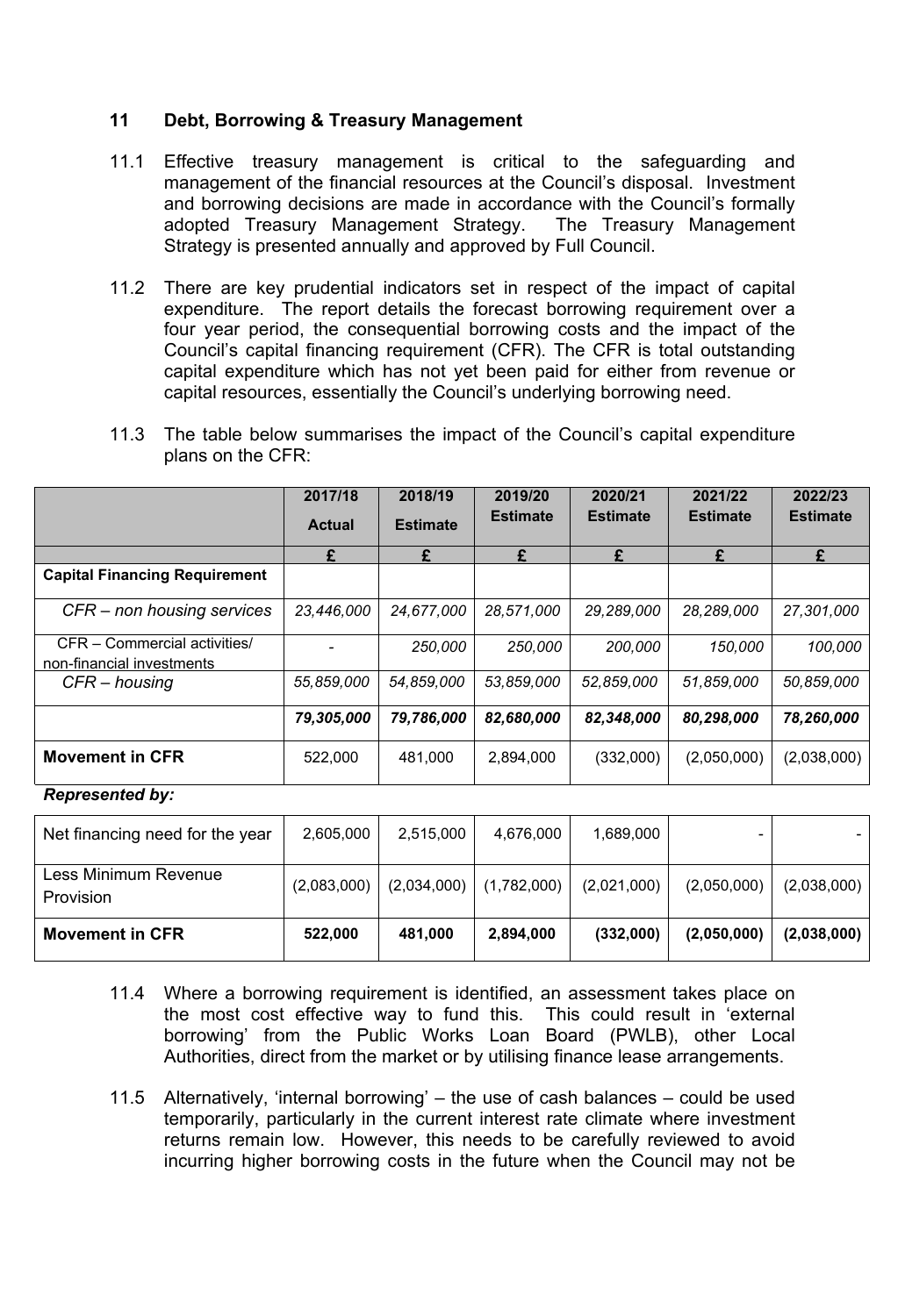able to avoid new borrowing to finance capital expenditure and/or the refinancing of maturing debt.

11.6 The Council's forward debt projections are shown in the table below in relation to the CFR:

|                                                | <b>March 18</b><br><b>Actual</b><br>£ | <b>March 19</b><br><b>Estimate</b><br>£ | <b>March 20</b><br><b>Estimate</b><br>£ | <b>March 21</b><br><b>Estimate</b><br>£ | <b>March 22</b><br><b>Estimate</b><br>£ | <b>March 23</b><br><b>Estimate</b><br>£ |
|------------------------------------------------|---------------------------------------|-----------------------------------------|-----------------------------------------|-----------------------------------------|-----------------------------------------|-----------------------------------------|
| <b>External Borrowing</b>                      | 71,825,000                            | 66,825,000                              | 74,025,000                              | 75,725,000                              | 72,977,000                              | 72,977,000                              |
| Other long-term liabilities                    | 286,000                               |                                         |                                         |                                         |                                         |                                         |
| (Finance Leases)                               |                                       |                                         |                                         |                                         |                                         |                                         |
| <b>Gross Debt at 31st</b><br><b>March</b>      | 72,111,000                            | 66,825,000                              | 74,025,000                              | 75,725,000                              | 72,977,000                              | 72,977,000                              |
| Change in Debt position*                       | (125,000)                             | (5,286,000)                             | 7,200,000                               | 1,700,000                               | (2,748,000)                             | $\Omega$                                |
| <b>Capital Financing</b><br><b>Requirement</b> | 79,305,000                            | 79,786,000                              | 82,680,000                              | 82,348,000                              | 80,298,000                              | 78,260,000                              |
| (Under) / over borrowing                       | (7, 194, 000)                         | (12,961,000)                            | (8,655,000)                             | (6,623,000)                             | (7,321,000)                             | (5,283,000)                             |

\*Changes in debt position in March 2019 and March 2020 relating to internal borrowing levels at the end of 2018/19

#### **12 Risk Management**

- 12.1 There are a number of key risks that will impact upon the successful implementation of the Council's Capital Strategy
- 12.2 The Council operates effective risk management through its Risk Management Framework. Risk management is the process of identifying risks, evaluating their potential consequences and determining the most effective methods of managing them and/or responding to them. It is both a means of minimising the costs and disruption to the Council caused by undesired events and of ensuring that the element of risk in all activities is properly understood.
- 12.3 In order to manage risk effectively, the risks associated with each capital project need to be systematically identified, analysed, influenced and monitored. It is important to identify the appetite for risk by each scheme and for the capital programme as a whole, especially when investing in capital assets held primarily for financial returns.
- 12.4 An assessment of risk should therefore be built into each individual capital project and the major risks that identified should be recorded in the Projects Risk Register which is reported to the Council's Audit & Accounts Committee.
- 12.5 The risks associated with the Capital Strategy are detailed below with the mitigating actions: